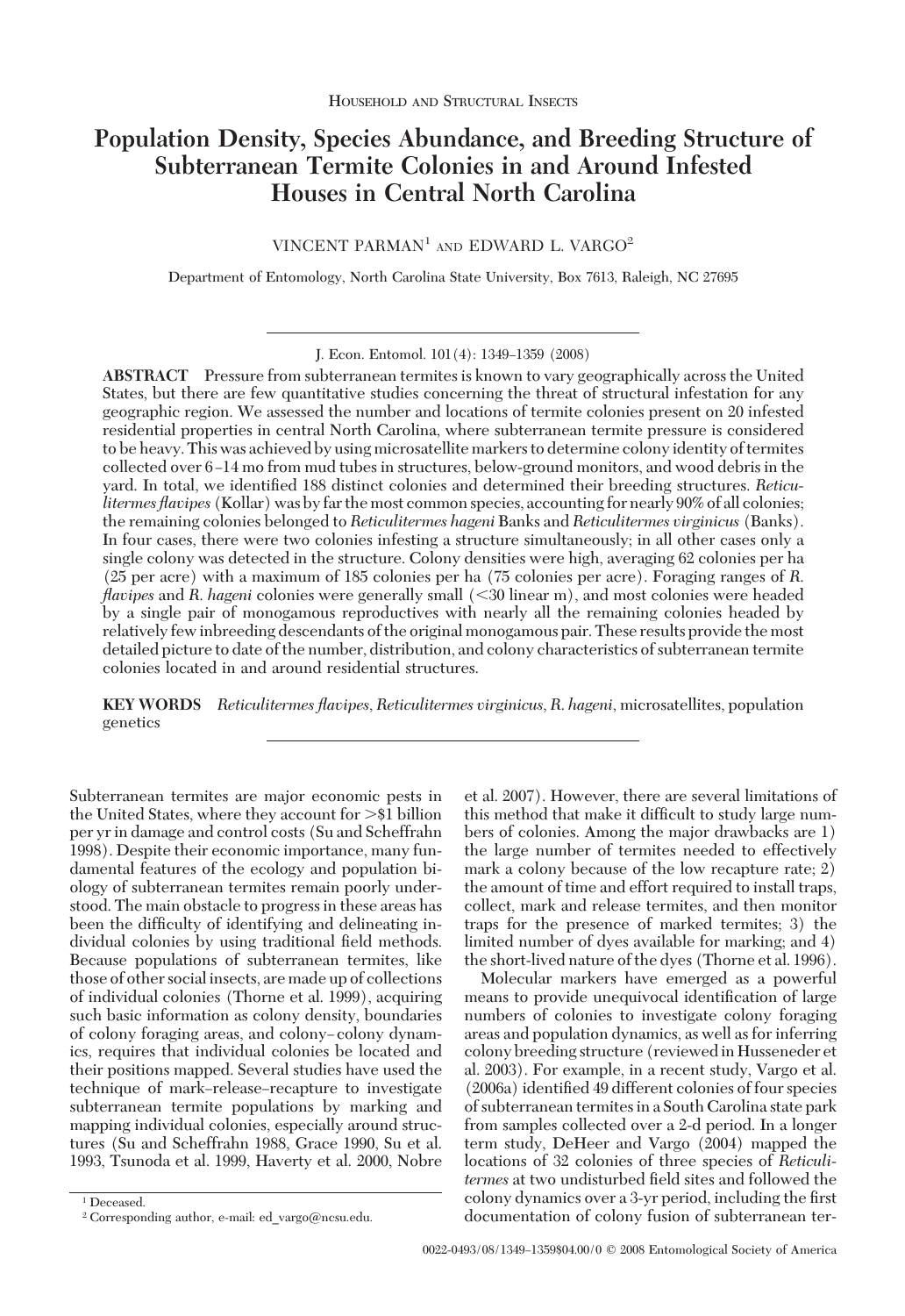

**Fig. 1.** Locations of study properties located in Wake County, NC. Details maps of properties BW and WP are provided in Figs. 3 and 4. The other locations indicated refer to properties mentioned in the text.

mites in the field. Finally, in a study of colonies located near structures, Vargo (2003a) monitored the fate of 35 colonies of *Reticulitermes flavipes* (Kollar) and one colony of *Reticulitermes virginicus* (Banks) for at least 1 yr after feeding on hexaßumuron bait.

To obtain a more detailed view of the number and distribution of *Reticulitermes* sp. colonies located in and around infested structures in central North Carolina, we used genetic markers to genotype samples collected from mud tubes, closely spaced in-ground monitors, and natural wood debris in the yards of 20 residential properties. From these data, we were able to determine the numbers of colonies infesting each structure, the locations and distributions of colonies on the properties, and the breeding structure of colonies in each yard. Our results on 188 colonies provide the most comprehensive view to date of colony density, size and shape of colony foraging areas, and colony breeding structure in residential areas.

### **Materials and Methods**

Twenty houses with active termite infestations in and around Raleigh, Wake County, NC, were selected for this study (Fig. 1). Sixteen of these properties were located in the city of Raleigh, two were in the neighboring town of Cary, and one each was located in the nearby towns of Holly Springs and Fuquay Varina. The mean  $\pm$  SD distance between sites was 13.9  $\pm$  7.5 km, with a minimum of 0.8 km and a maximum of 32.1 km.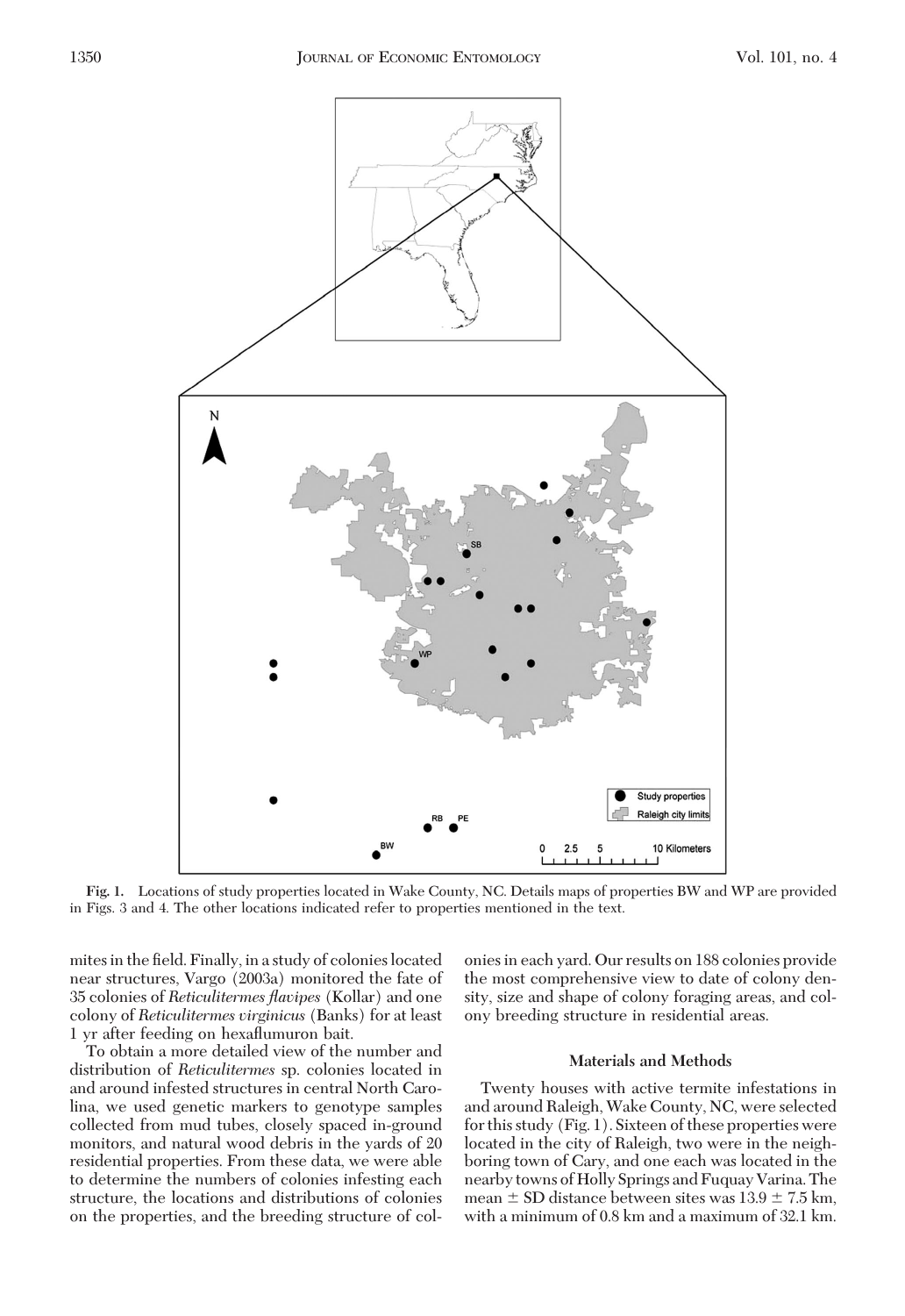There was no treatment performed during the study, and the treatment history of the properties before the study started was unknown.

Monitoring stations were installed around the structures and in the yard areas between April 2001 and May 2004. For each property, the monitoring stations were installed either in a single day or over two consecutive days.Monitoring stations consisted of a 30-cm length of 6-cm-diameter polyvinyl chloride (PVC) pipe with 15-cm-long grooves cut down the sides containing two pieces of 20-cm-long pieces of pine (3 cm in width and 1.5 cm in thickness) attached with plastic ties. The stations were capped at ground level with a PVC cap. Holes for inserting the monitoring stations were bored with a hand auger or power auger. There was a mean  $\pm$  SD of 69.5  $\pm$  23.8 monitors installed per property (range, 37–121). Monitors were placed in a more or less concentric set of rings, with the inner ring located  $\approx 0.5$  m from the foundation wall and spaced approximately 3–6 m apart. Mean number  $(\pm SD)$  of monitors in the inner rings was  $25.6 \pm 11.3$  (range, 13–53). The outer ring was located  $\approx$ 6 m from the inner ring, and occasionally, there was a second ring of outer monitors with some stations located up to 23 m from the structure. In two cases, wooden survey stakes were placed in the ground as accessory monitoring stations, either under a deck or in the crawl spaces. Monitors were checked monthly a mean of  $7.4 \pm 2.8$  times (range, 4–13) over an average period of  $8.4 \pm 2.9$  mo (range,  $4.9 - 14.4$  mo). Mud tubes along the foundation wall also were checked for the presence of termites monthly. In addition, areas further out in the yard containing stumps, firewood, and wood debris were checked for the presence of termites at least twice during the sampling period. Workers and, when present, soldiers, were collected from monitoring stations, mud tubes, and wood debris, placed in vials containing 95% ethanol and stored at 4C until DNA extraction. On average,  $37.6 \pm 25.5$  samples were collected per property (range,  $9-105$ ).

Termites were extracted using either the DNeasy tissue kit (QIAGEN, Valencia, CA) or a modification of the Gentra PureGene kit (Gentra Systems, Inc., Minneapolis, MN). Species identification was based on the polymerase chain reaction (PCR)-restriction fragment length polymorphism (PCR-RFLP) method of Szalanski et al. (2003). Termites were genotyped at 10 microsatellite loci: *Rf 24-2, Rf 21-1, Rf 15-2, Rf 6-1, Rf 5-10, Rf 1-3* (Vargo 2000), and *Rs 16, Rs 33, Rs 62, Rs 76* (Dronnet et al. 2004). PCR conditions were as described in Vargo (2000) and Dronnet et al. (2004). The resulting ßuorescently labeled products were run on 6.5% polyacrylamide, and the bands were detected and recorded using a Li-Cor 4300 automated DNA sequencer (Li-Cor, Inc., Lincoln, NE). Size standards were run about every tenth lane. Allele sizes were determined using Gene Profiler version 3.56 (Scanalytics, Inc., Fairfax, VA).

Termites from each station containing foragers were analyzed. However, if the same station had foragers on multiple occasions during the sampling period (up to a maximum of seven times over a 13-mo period), we analyzed foragers collected during at least three time points, including the first and last samples taken and one point in the middle. In all cases, the same colonies were found to be present at these three time points and we therefore assumed that they were the sole occupants of the stations throughout the entire sampling period.

To determine colony identity of samples, we used exact tests of genotypic differentiation as implemented in the program GenePop on the Web (Raymond and Rousset 1995). Samples on the same property which shared the same genotypes and did not differ significantly  $(P > 0.05)$  in genotype frequencies according to the exact test were considered to belong to the same colony. At least 10 individuals per sample were used to determine colony identity. Colony breeding structure was determined by analysis of at least 20 worker genotypes per colony by using the classification of several recent studies (DeHeer and Vargo 2004, Vargo and Carlson 2006, Vargo et al. 2006a). Colonies were considered simple families if the workers had genotypes consistent with the progeny of a monogamous pair of reproductives and the genotypic frequencies did not deviate significantly from expected for full siblings  $(P < 0.05, G$ -test summed across loci). Colonies were classified as extended families if they had no more than four alleles per locus (the maximum number of alleles for colonies descended from a monogamous pair of founders) and the workers either had genotypes inconsistent with full siblings (e.g., five genotypic classes or three classes of homozygotes), or they had genotype frequencies that deviated significantly from expected for simple families. Finally, colonies were considered mixed families if they had more than four alleles at one or more loci. In all such colonies, the additional alleles present occurred in numerous individuals and at numerous loci.

The genetic structure of colonies was further assessed as described in several previous studies (Thorne et al. 1999, Bulmer et al. 2001, Vargo 2003b, DeHeer and Vargo 2004, Vargo et al. 2006a) through an analysis of inbreeding coefficients (*F*-statistics) and coefficient of relatedness  $(r)$  among colony members as implemented in the program FSTAT version 2.9.3.2 (Goudet 2001). In these analyses, colonies were treated as subpopulations, and genetic variation was partitioned among the total (T), colony (C) and individual (I) components. The resulting values of  $F_{IT}$ ,  $F_{\text{IC}}$ ,  $F_{\text{CT}}$ , and *r* were compared with values predicted for various breeding structures of subterranean termites based on computer simulations (Thorne et al. 1999, Bulmer et al. 2001).

The size of the house and the size of the lawn and natural areas of each property were determined using a combination of direct measurements on the ground and estimates from aerial photographs obtained through the Wake County, North Carolina Geographic Information Services website (http://www. wakegov.com/gis/default.htm).

We used the data on colony identities to estimate linear foraging distances and colony foraging areas.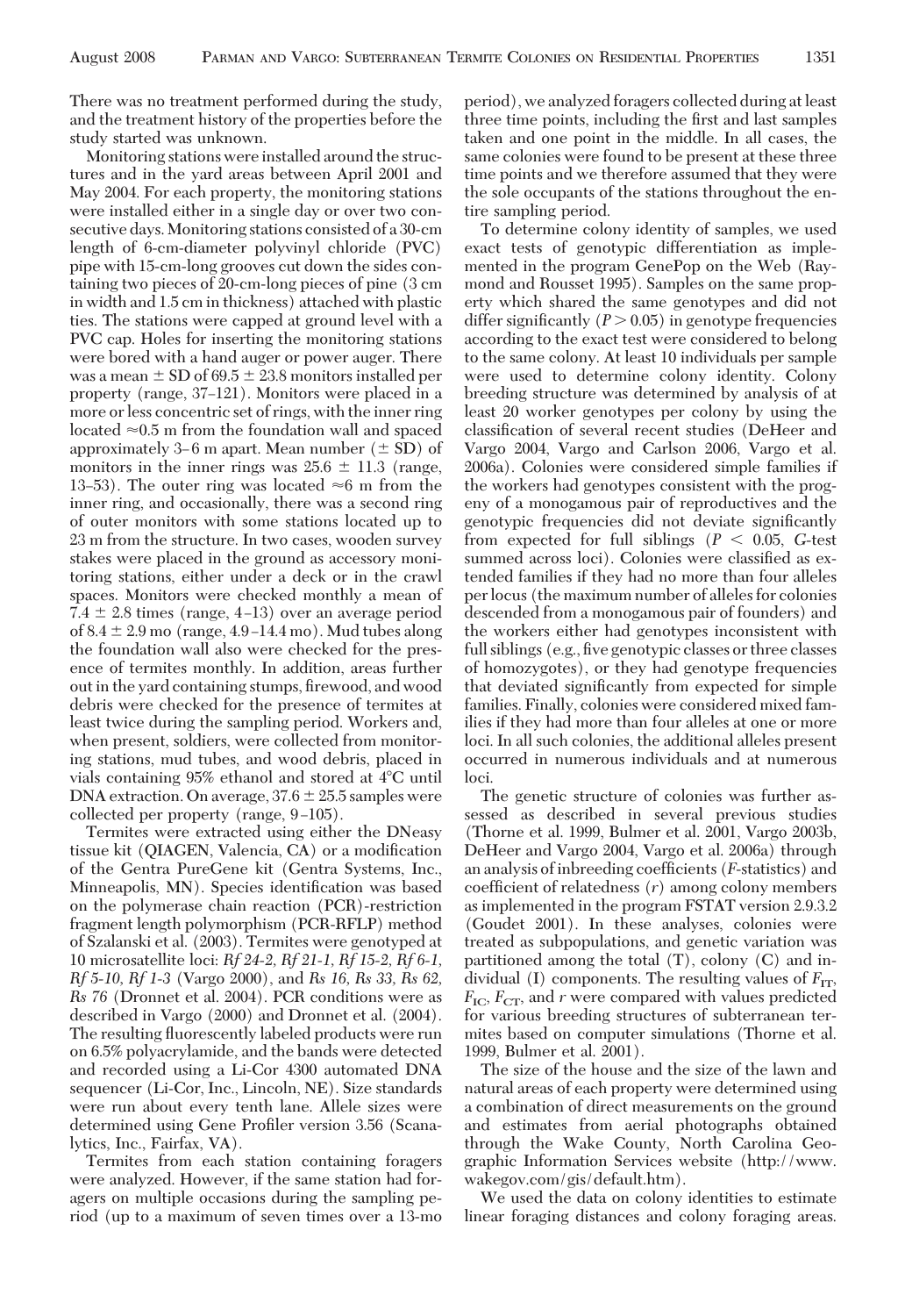For colonies collected at multiple sampling sites (monitoring stations or natural area locations), linear foraging distance was the maximum distance separating the sampling sites. For colonies collected at a single sampling site, the maximum foraging distance was set to 1 m, because we assumed that termites located at a site could forage at least 0.5 m out in all directions from the sampling point. Foraging area was estimated by calculating a simple polygon connecting the various sampling points from which a colony was collected. For colonies present at two sampling locations, foragers were assumed to be active up to 0.5 m on either side of the straightest line connecting the points. Thus, a colony occupying two stations 10 m apart was given a foraging area of 10 m<sup>2</sup>. Colonies collected at only a single sampling site were assigned a foraging area of 1 m<sup>2</sup>. The estimates of the linear foraging distance and foraging areas are admittedly imprecise and represent only the points where termites were detected and sampled. Thus, the results reported here should not be taken as accurate assessments of foraging ranges, but rather as the minimum sizes of foraging distance and area. For the purposes of this study, the values used were mainly for comparisons within and across the various properties investigated and were deemed valid for this objective.

## **Results**

The mean  $\pm$  SD size of the 20 properties was 1,854  $\pm$ 1,860 m<sup>2</sup> (0.5  $\pm$  0.5 acres), with a range of 364-7,568  $m^2$ . The houses averaged  $293 \pm 175$   $m^2$  (3,154  $\pm$  1,884) feet<sup>2</sup>) and ranged in size from 364 to 789 m<sup>2</sup>. In total, 751 samples were collected. The number of samples varied greatly across properties, ranging from nine over a period of 344 d to 105 over 415 d. Of these, the majority were *R. flavipes.* From these samples, we identified a total of 188 colonies, of which 169 (89.9%) were *R. flavipes*, 14 (7.4%) were *R. hageni*, and five (2.7%) were *R. virginicus.* In most cases, when *R. hageni* or*R. virginicus* were present on a property they were represented by a single colony, although one property (SB) had five colonies of *R. hageni* out of a total of 24 colonies. In only one case (property PE) were both *R. hageni* and *R. virginicus* present on the same property.

There was an average  $\pm$  SD of 9.4  $\pm$  9.2 colonies per property, with a range of 1-34 (Fig. 2A). Most houses had only a single colony infesting them, although four houses (20% of the total) were being attacked by two colonies simultaneously. In all but one case, colonies infesting structures were *R. flavipes;* the only exception was a single colony of*R. virginicus*infesting house RB. Two representative properties showing the detailed locations of colonies are given in Figs. 3 and 4. Figure 2B shows the distribution of colonies throughout the yard. There was an average of  $2.2 \pm 1.7$  colonies (range,  $1-8$ ) either in the structure or in the inner ring of monitors within 0.5 m from the structure. In the outer ring of monitors located  $6-25$  m from the structure, there was an average of  $3.7 \pm 2.2$  colonies  $(range, 1-10)$ . And in the natural areas, we found an



**Fig. 2.** Numbers, densities, and distributions of subterranean termite colonies (mean  $\pm$  SD) located on 20 residential properties in central North Carolina.

average of  $6.4 \pm 7.1$  colonies, with a range of 0-26. After adjusting for property size, colony density averaged 61.8  $\pm$  50.7 ha (range, 11.1–185.3), the equivalent of  $25.3 \pm 20.5$  colonies per acre (range, 4.5–75.0).

Table 1 shows the number of each family type present for colonies of all three species. Of the 188 unique colonies sampled, four (two*R. flavipes* and two *R. hageni*) had too few workers present (<10) to do a robust analysis of family structure and were not included in the subsequent analyses. Of the remaining 167 *R. flavipes* colonies, the majority (86%) were simple families, some 11% were extended families, and there were three colonies of mixed families. Interestingly, all three of the mixed family colonies were located on the same property (BW). The 12 *R. hageni* colonies for which we determined the family type were also predominately simple families (71%), with the remainder of colonies all extended families. Of the five *R. virginicus* colonies studied, they were about evenly split between simple families and extended families.

The family types for the colonies infesting structures were representative of the colonies present throughout the properties. Of the 23 *R. flavipes* coloniesinfesting structures, 20 of them (87% of the total) were simple families, a proportion nearly identical to the population at large (86%). The remaining three structure infesting colonies of *R. flavipes* were extended families. The one case of *R. virginicus*infesting a house involved an extended family colony (property RB).

The coefficients of inbreeding and of nestmate relatedness for colonies of all three species are given in Table 2, along with values predicted for different breeding structures based on computer simulations. Simple families of *R. flavipes* had values that did not differ significantly from those expected for populations consisting of colonies headed by monogamous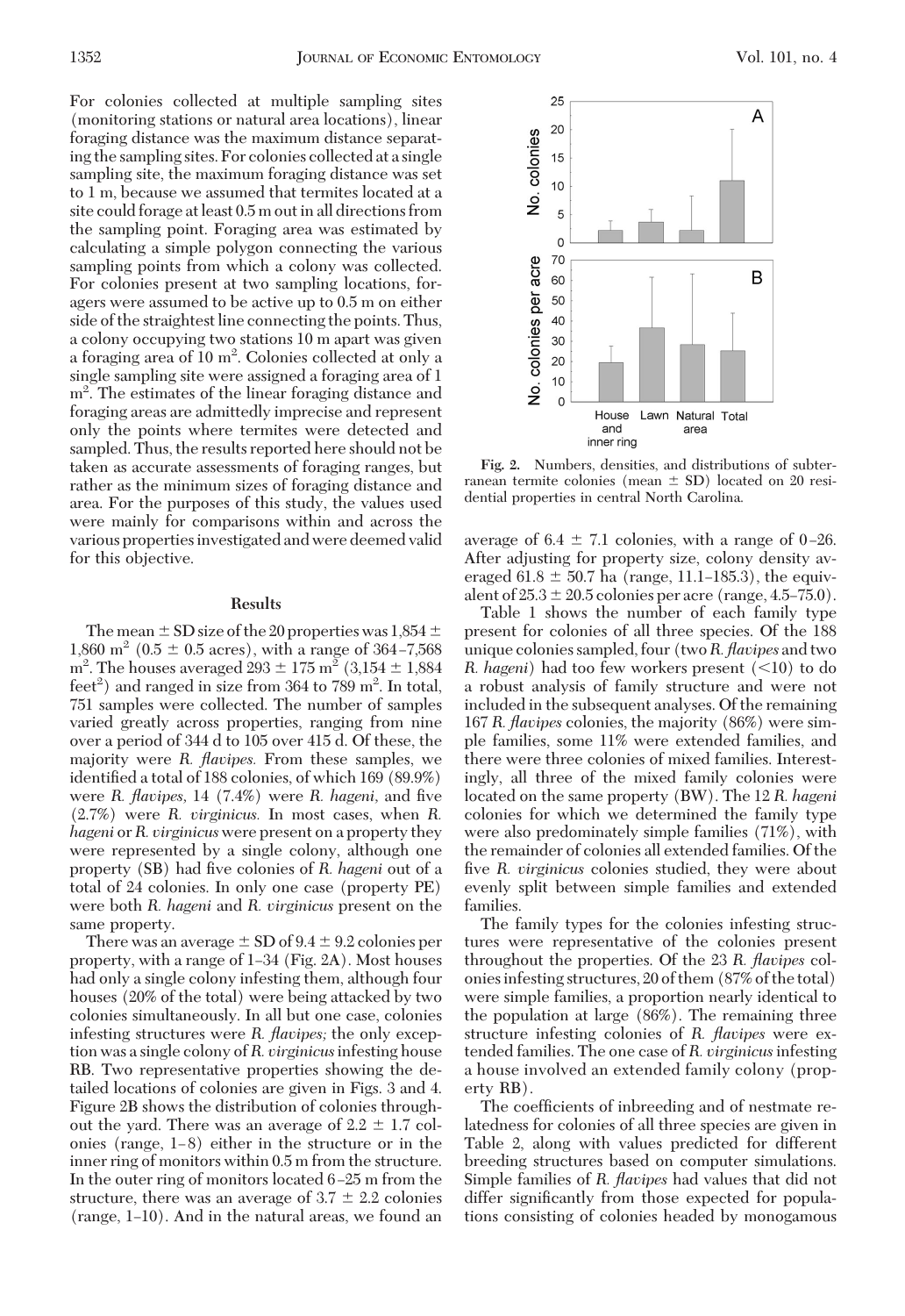

Fig. 3. Study property BW located in Wake County, NC. We identified a total of 30 colonies during the 208-d monitoring period. The arrows indicate the locations of two colonies found to be infesting the garage. This property had three mixed family colonies. Colonies found to be foraging at only a single point areindicated by a circle (*R*.*flavipes*) or triangle (*R*. *hageni*), and they were assumed to have foraging areas of 1 m<sup>2</sup>. Colonies with more expansive foraging ranges are shown by overlapping symbols. The yard areas between the house and the natural areas was largely lawn. Natural areas were wooded areas with little or no landscaping and abundant wood debris. Colony density on this property was estimated at 100.2 colonies per ha (40.5 colonies per acre).

pairs of unrelated reproductives (Table 2, case A; all *P* - 0.05, one-sample *t*-test). The simple families of *R. hageni* had values significantly greater (all  $P < 0.01$ , one-sample *t*-test) than those expected for outbred simple families. The two *R. virginicus* simple families were significantly more differentiated from each other based on pairwise  $F_{ST}$  and had coefficients of relatedness higher than expected (both  $P < 0.05$ , onesample *t*-test) for outbred colonies.

**Monitor** 

 $\infty$ 

In all three species, extended family colonies were less inbred (higher  $F_{IT}$ ) than expected for colonies containing three neotenics, the fewest that could be present in an extended family colony; this difference was significant in both *R. flavipes* and *R. virginicus* (both  $P < 0.02$ , one-sample *t*-test). For all three species,  $F_{\text{IC}}$ , the coefficient of inbreeding in individuals relative to others in their colony, was highly negative (all  $P < 0.001$ , one-sample *t*-test), suggesting relative few functional reproductives present on average, most likely fewer than 10 (Table 2, cases B1 and 2). However, due to the very small sample sizes for *R. hageni* and *R. virginicus* ( $n = 2$  and 3, respectively) caution should be used in drawing conclusions regarding the breeding structure of these colonies.

The three mixed family colonies of *R. flavipes,* all of which were located on the same property, also had a significantly negative  $F_{\text{IC}}$  value ( $P < 0.025$ , one-sample *t*-test), although it was significantly greater that than the  $F_{\text{IC}}$  values for either the simple or extended families of this species (both  $P < 0.03$ , *t*-test). All three colonies were considered mixed families because they had five alleles at one or more loci, indicating the presence of two or more unrelated same sex reproductives. In one colony, workers could be grouped into one of two distinct families based on their genotypes, as has been done for othermixed family colonies of this species (DeHeer and Vargo 2004, Vargo and Carlson 2006, Vargo et al. 2006a), indicating the presence of separate non interbreeding sets of reproductives. However, in the other two colonies, we could not clearly differentiate workers belonging to different family groups, suggesting some degree of interbreeding among the cohabiting families. More complete analysis of these mixed families are reported separately (DeHeer and Vargo 2008).

Data on colony foraging ranges are presented in Table 3. Of the three species studied, *R. virginicus* had the highest proportion of colonies spanning two or more collection sites (3/5; 60%), followed by *R. flavipes* (80/167; 48%) and then *R. hageni* (2/12; 17%). Conducting pairwise comparisons of the proportions of multiple site colonies among the species using Fisher Exact Test, we found that only the difference between *R. flavipes* and *R. hageni* was significant (*P* < 0.05, two-tailed test). On average, colonies of *R. virginicus* had the longest foraging distances, with one colony spanning 48.8 m, compared with maximum distances of 26 m for *R. flavipes* and 10.7 m for *R. hageni.* However, foraging distances in *R. virginicus* did not differ significantly from either of the other two species (both  $P > 0.20$ , two-sample *t*-test not assuming equal variances), most likely due to the small number of *R. virginicus* colonies studied. The average foraging distances of *R. flavipes* colonies was greater than that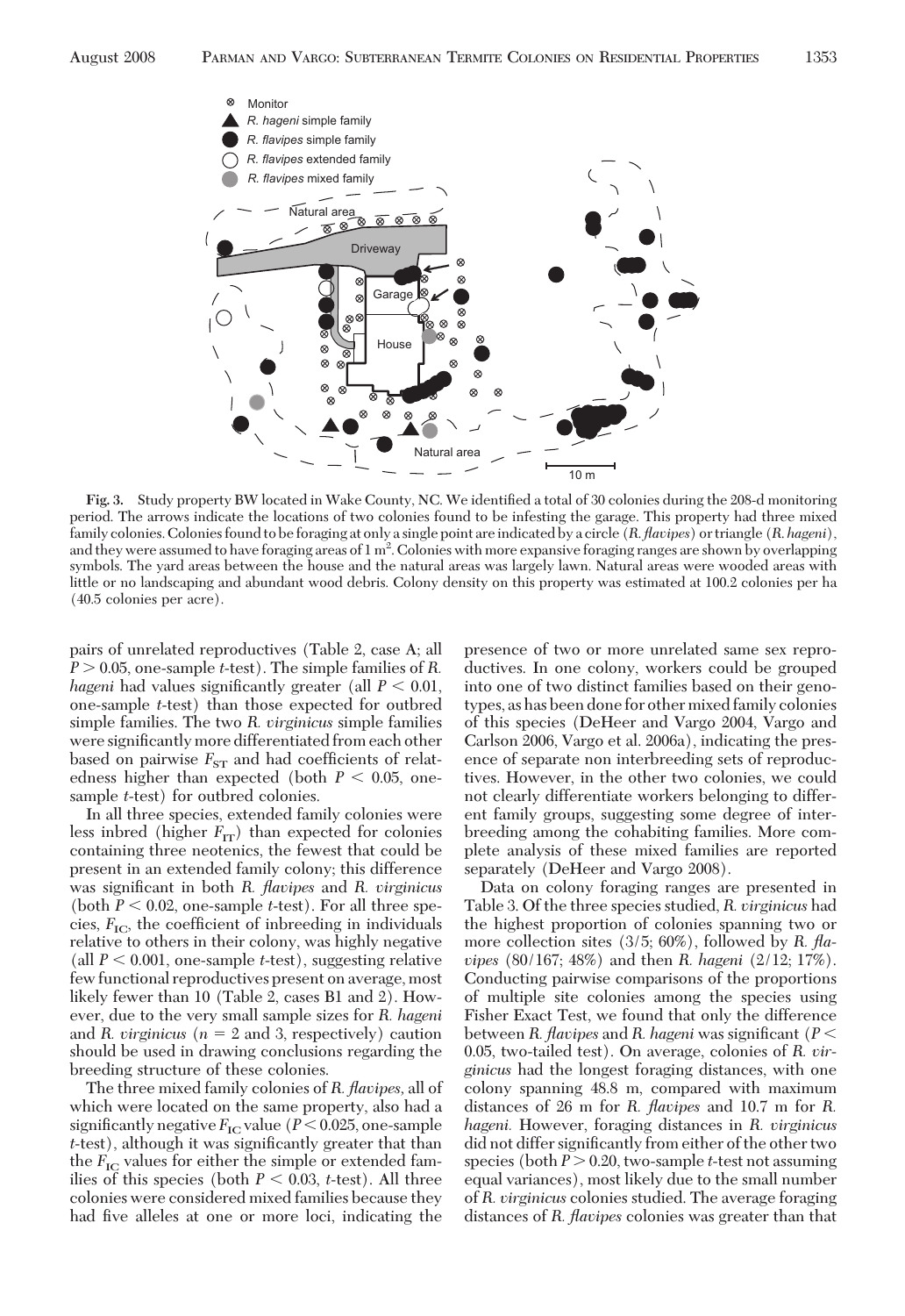

**Fig. 4.** Study property WP located in Wake County, NC. The structure was a quadriplex, but only two of the units are shown. Monitoring was conducted using in-ground monitoring stations, wooden stakes inserted in the crawl space, and sampling mud tubes and natural wood debris. The arrow indicates the only colony known to be infesting the structure; it was collected from numerous in-ground monitoring stations, multiple wooden stakes, mud tubes and wood debris located outside the structure. One other colony was found feeding on an in-ground monitor outside the structure and on wooden stakes in the crawl space but it was not considered to be infesting the structure because it was not found in mud tubes or in the structure itself. Nine colonies were detected during the 431 d monitoring period. Colonies found to be foraging at only a single point are indicated by a circle (*R*. *flavipes*) or a square (*R*. *virginicus*) and were assumed to have foraging areas of 1 m2 . Colonies with more expansive foraging ranges are shown by overlapping symbols. Colony density on the property was estimated to be 185.3 colonies per ha (75 colonies per acre), the highest of any of the study properties.

of *R. hageni* (*t*<sup>17</sup> 2.28, *P* 0.04, two-sample *t*-test not assuming equal variances). Similarly, the mean foraging area was greatest in *R. virginicus,* in which one of the five study colonies occupied a foraging area of

**Table 1. Colony family types of three species of** *Reticulitermes* **spp. sampled on residential properties in the Raleigh, NC, area**

| <b>Species</b> | Total no.<br>colonies | No. simple<br>family<br>colonies $(\%)$ | No. extended<br>family<br>colonies $(\%)$ | No. mixed<br>family<br>colonies $(\%)$ |
|----------------|-----------------------|-----------------------------------------|-------------------------------------------|----------------------------------------|
| R. flavipes    | 167                   | 145(86.8)                               | 19(11.4)                                  | 3(1.8)                                 |
| R. hageni      | 12                    | 10(83.3)                                | 2(16.7)                                   | 0                                      |
| R. virginicus  | 5                     | 2(40)                                   | 3(60)                                     | 0                                      |

 $318.2 \text{ m}^2$ , but this value was not significantly greater than the foraging areas of the other two species (both *P* - 0.25, two-sample *t*-test not assuming equal variances). The mean foraging area of *R. flavipes* colonies, in which only four colonies (2.4% of all colonies) had foraging areas  $>100 \text{ m}^2$  and a maximum of 173.9 m<sup>2</sup>, was significantly greater than that of *R. hageni* ( $t_{39}$  = 2.23,  $P < 0.04$ , two-sample *t*-test not assuming equal variances), which had a maximum foraging area of  $21.1 \text{ m}^2$ .

Colony foraging range was not associated with family type in *R. flavipes*, because there was no significant difference between simple and extended families in either mean foraging area or maximum linear distance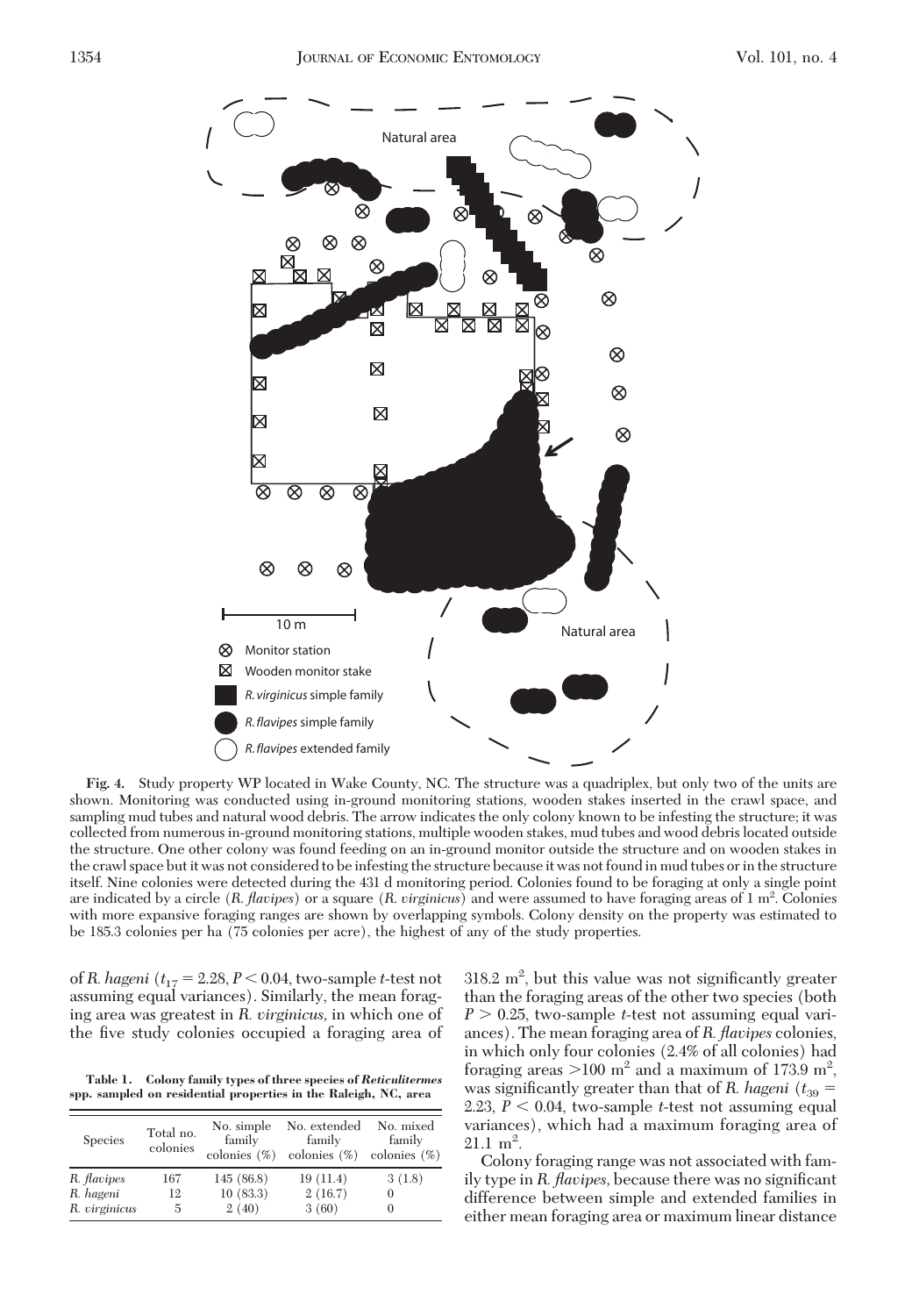**Table 2. Inbreeding and nestmate relatedness coefficients for workers of subterranean termite colonies sampled in the Raleigh, NC, area and expected values for possible breeding systems based on computer simulations**

| Species/colony family type      | $F_{TT}$ | $F_{CT}$ | $F_{\rm IC}$        | r       |
|---------------------------------|----------|----------|---------------------|---------|
| R. <i>flavipes</i> (10 loci)    |          |          |                     |         |
| All colonies $(n = 167)$        | 0.029    |          | $0.262 - 0.315$     | 0.509   |
| (SE)                            | (0.014)  |          | $(0.008)$ $(0.009)$ | (0.009) |
| Simples families $(n = 145)$    | 0.012    | 0.26     | $-0.335$            | 0.514   |
| (SE)                            | (0.013)  | (0.007)  | (0.01)              | (0.009) |
| Extended families $(n = 19)$    | 0.134    | 0.278    | $-0.201$            | 0.491   |
| (SE)                            | (0.027)  | (0.016)  | (0.019)             | (0.019) |
| Mixed families $(n = 3)$        | 0.153    | 0.227    | $-0.095$            | 0.394   |
| (SE)                            | (0.05)   |          | $(0.029)$ $(0.04)$  | (0.039) |
| R. hageni (8 loci)              |          |          |                     |         |
| All colonies $(n = 12)$         | 0.39     | 0.514    | $-0.256$            | 0.742   |
| (SE)                            | (0.067)  |          | $(0.052)$ $(0.017)$ | (0.04)  |
| Simples families $(n = 10)$     | 0.396    |          | $0.523 -0.268$      | 0.752   |
| (SE)                            | (0.076)  |          | $(0.059)$ $(0.019)$ | (0.045) |
| Extended families $(n = 2)$     | 0.16     | 0.295    | $-0.193$            | 0.512   |
| (SE)                            | (0.088)  |          | $(0.054)$ $(0.038)$ | (0.056) |
| R. virginicus (8 loci)          |          |          |                     |         |
| All colonies $(n = 5)$          | 0.05     | 0.309    | $-0.376$            | 0.589   |
| (SE)                            | (0.066)  | (0.031)  | (0.041)             | (0.028) |
| Simples families $(n = 2)$      | 0.195    | 0.442    | $-0.445$            | 0.743   |
| (SE)                            | (0.128)  | (0.074)  | (0.07)              | (0.056) |
| Extended families $(n = 3)$     | 0.031    | 0.272    | $-0.332$            | 0.529   |
| (SE)                            | (0.051)  |          | $(0.029)$ $(0.046)$ | (0.042) |
| Simulated breeding system       |          |          |                     |         |
| (A) Simple families headed by   | 0.00     | 0.25     | $-0.33$             | 0.50    |
| outbred reproductive            |          |          |                     |         |
| pairs <sup>a</sup>              |          |          |                     |         |
| (B) Extended families with      |          |          |                     |         |
| inbreeding among                |          |          |                     |         |
| neotenics                       |          |          |                     |         |
| (1) $N_f = 2, N_m = 1, X = 1^a$ | 0.26     | 0.35     | $-0.14$             | 0.55    |
| $(2)$ $N_f = N_m = 10, X = 1^b$ | 0.33     | 0.34     | $-0.01$             | 0.51    |

For the simulated breeding systems,  $N_f$  and  $N_m$  represent the number of replacement females and males produced per generation, respectively; *<sup>X</sup>* represents the number of generations of inbreeding. *<sup>a</sup>* From Vargo (2003b).

 $^b$  From Thorne et al. (1999).

(both  $t \leq 0.89$ ,  $P > 0.3$ ). It is interesting to note that all three of the mixed family colonies of this species were found in individual monitoring stations, suggesting they had limited foraging ranges, but we consider a sample size of three to be too small to draw strong conclusions. There were too few samples in one or more of the family classes in both *R. hageni* and *R. virginicus* to make meaningful comparisons concerning foraging range and colony family structure. Finally, looking across properties, there was no signiÞcant correlation between colony density and either linear foraging distance  $(r = -0.21, P > 0.2)$  or foraging area  $(r = 0.02, P > 0.7)$ , suggesting that colony density did not inßuence foraging ranges of colonies.

**Table 3. Minimum linear foraging distances and estimated foraging areas of colonies of subterranean termites on residential properties in central North Carolina**

| <b>Species</b> | $\boldsymbol{n}$ | Mean $\pm$ SD linear<br>foraging distance (m) | Mean $\pm$ SD foraging<br>area $(m^2)$ |
|----------------|------------------|-----------------------------------------------|----------------------------------------|
| R. flavipes    | 167              | $4.4 \pm 5.5$                                 | $8.4 \pm 21.4$                         |
| R. hageni      | 12               | $2.2 \pm 3.0$                                 | $3.1 \pm 5.9$                          |
| R. virginicus  | 5                | $16.3 \pm 21.7$                               | $82.6 \pm 137.3$                       |

### **Discussion**

In a map of subterranean termite pressure often cited by the urban entomology community (e.g., Mallis 1997), central North Carolina sits on the border between "very heavy" and "heavy to moderate" pressure. However, to our knowledge this classification has not been based on any quantitative measure. Obviously, subterranean termite pressure is best measured as the relative incidence of infestation. This will largely be determined by a host of factors, including the species composition of the subterranean termite community located around structures, the density of colonies, and the foraging range of the resident colonies. Our results provide the most comprehensive picture to date of all three of these parameters for residential properties.

We found an average of 62 colonies per ha (25 colonies per acre), up to a maximum of 185 colonies per ha (75 colonies per acre), located on residential properties in the Raleigh, NC, area. This amounts to a mean of 9.4 colonies present on an average sized property measuring 1,854 m<sup>2</sup>. Although these values should prove a useful guide for predicting the numbers of colonies located around residential structures in central North Carolina, we wish to acknowledge two caveats regarding our results. First, these values are almost certainly underestimates of the true colony densities present on the study properties because large portions of the yards, especially the open lawn areas where there was little or no wood debris and where few monitoring stations were installed, went unsampled. Second, because our study involved only residences with active infestations, it is possible that such properties have higher population densities than similar-sized properties without infestations. If so, our results may not be representative of all residences in this area. Similar studies of properties chosen at random with respect to the presence of termite infestation would be needed to determine whether colony densities differ between properties with or without structural infestations.

It is difficult to know how the values for colony densities obtained in the current study compare with those across geographic locations, because little equivalent data exist for other areas. There are, however, two previous studies involving careful censusing of the subterranean colonies present in forest habitats, to which these results can be compared. One of these studies was also conducted in Raleigh, NC, the location of the current study. Using molecular markers to identify colonies, DeHeer and Vargo (2004) conducted detailed studies over a 3-yr period of colonies located in undisturbed forested sites. Although these authors did not report colony densities, these values can be estimated from the number of colonies reported and the size of the study areas to yield values of 300 and 125 colonies per ha (121 and 51 colonies per acre, respectively). Thus, these forest sites had colony densities two- to five-fold higher than the average for the residential properties in the current study. This difference may indicate that colony densities on res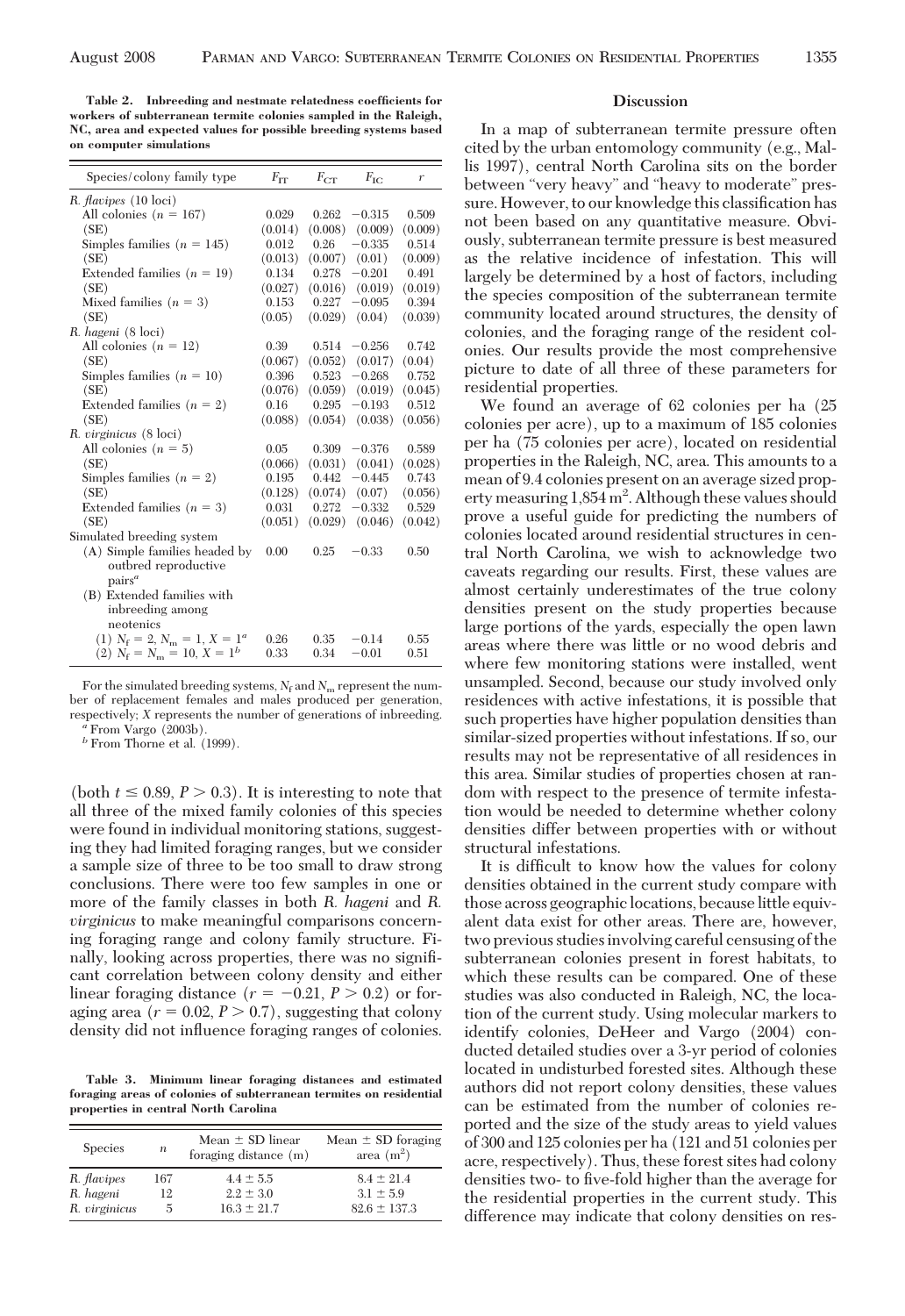idential properties are lower on average than in undisturbed forest areas possibly due to fewer suitable food sources, especially in the lawn areas of the yard. Alternatively, our monitoring efforts could have underestimated the actual number of colonies present on residential properties as described above. In any event, we found considerable variation among residential properties in the current study, and the colony density in some cases approached or exceeded those in the undisturbed areas. It is of interest to note that the average colony density reported here for residential properties was substantially greater than that reported for an undisturbed site in Massachusetts where the density of *R. flavipes* colonies (determined from the data given in the paper) was seven colonies per ha (three colonies per acre; Bulmer et al. 2001), suggesting much lower colony densities in the northern part of the range of subterranean termites than in North Carolina. In a population from southern Mississippi, Howard et al. (1982) reported a density of 6.8 colonies per ha of*R. flavipes and R. virginicus* combined, a value close to that reported for Massachusetts and nearly 10 times lower than we found in the current study. However, this was almost certainly an underestimate because the only criterion these authors used for separating colonies was a minimum distance of 15 m, most likely causing them to miss many of the colonies present. Detailed studies similar to the current study are needed from several locations spanning the range of *Reticulitermes* spp. within the eastern United States to accurately quantify subterranean termite abundance in different regions and to determine the degree to which it varies geographically.

There are few data on colony densities of other subterranean termite species. Haverty et al. (1975) reported a density of the desert subterranean termite *Heterotermes aureus* (Snyder) of 190 colonies per ha in a natural site near Tucson, AZ. However, the accuracy of this value is questionable because these authors used imprecise methods to distinguish among colonies; groups of foragers in below ground monitors were assigned to colony based on relative numbers of individuals and proximity to other foraging groups. And in another urban site, Messenger and Su (2005) studied a 12.75-ha park in New Orleans, LA, using mark–release–recapture over a 4-yr period and found a colony density of 1.5 colonies per ha, primarily of the Formosan subterranean termite, *Coptotermes formosanus* Shiraki ( $n = 13$  colonies), with a small number of *R. flavipes* colonies present  $(n = 6)$ .

As expected, we found a preponderance of *R. flavipes* colonies among the 188 colonies studied (89.8% of total), with relatively few colonies of *R. hageni* (7.2% of total) and only Þve colonies of *R. virginicus* (3% of total). These values are similar to those found in Umstead State Park in Raleigh, where colonies of subterranean termites were studied in two 2-km perpendicular transects in undisturbed forest habitat (C. DeHeer, T. Juba and E.L.V., unpublished data). Of the 147 colonies sampled in that study, 134 (91.2%) were *R. flavipes,*seven (4.8%) were*R. hageni,* and six (4.1%) were *R. virginicus.* Thus, relative species abundance

around residential properties is very similar to that in forested sites in this area. Further east in North and South Carolina, *R. hageni* becomes much more common. Vargo et al. (2006a) studied 49 colonies of subterranean termites from a state park in Charleston, SC, where they found *R. hageni* to be the most common species (43% of the total), followed by *R. flavipes* (37%), *C. formosanus* (12%), and *R. virginicus* (8%). And in a survey of 38 colonies of subterranean termites in the Coastal Plain of North Carolina, E.L.V. and Dalton (unpublished data) found 74% were *R. hageni,* 21% were *R. flavipes,* and 5% were *R. virginicus.*

Studies of*Reticulitermes*in other parts of the eastern and central United States based on samples collected in or around structures (Scheffrahn et al. 1988; Messenger et al. 2002; Austin et al. 2004a,b,c), show considerable variation in species composition from one region to another. These studies show that *R. flavipes* was the most common species in all areas studied, accounting for 58-78% of all subterranean samples from Florida, Louisiana, Texas, Arkansas, and Oklahoma. The relative abundance of the other two species was highly variable;*R. hageni* ranged from 1 to 19% and *R. virginicus* occurred at a frequency of 2–38%. Surprisingly, the relative species abundances found in the Raleigh, NC, area are more similar to Texas and Oklahoma, where *R. flavipes* comprised >70% of the samples and the other two species made up  $\leq 10\%$  each (Austin et al. 2004a,c), than to the species compositions in Florida, Arkansas, or Louisiana (Scheffrahn et al. 1988, Austin et al. 2004b).

One important component of relative pressure from subterranean termites is the spatial expansiveness of colonies; a single large colony could potentially pose a greater structural threat than two or more small coloniesifit fed over a bigger area and consumed more wood. Our resultsindicated that colonies of*R. flavipes,* by far the most abundant species present, had relatively limited foraging ranges, with a maximum linear distance of 26 m and an estimated maximum foraging area of 174  $m^2$ . These results are consistent with previous findings on this species in both undisturbed (Vargo 2003b, DeHeer and Vargo 2004, Vargo and Carlson 2006, Vargo et al. 2006a) and urban sites (Vargo 2003a) in North and South Carolina. The even more limited foraging ranges of *R. hageni* are also in agreement with results of previous studies in this region (DeHeer and Vargo 2004, Vargo and Carlson 2006, Vargo et al. 2006a). Our finding that some colonies of *R. virginicus* can have relatively extensive foraging ranges, corresponds with results of previous studies showing foraging activity over greater distances than sympatric colonies of *R. flavipes* or *R. hageni,* spanning distances up to 125 linear meters (Vargo and Carlson 2006, Vargo et al. 2006a).

Our results on the colony genetic structure of *Reticulitermes*spp. are similar to those of previous studies from central North Carolina. Combining the results of several earlier studies from both natural areas (Vargo 2003b, DeHeer and Vargo 2004, Vargo and Carlson 2006) and urban sites (Vargo 2003a), 69% of 152 *R. flavipes* colonies were simple families, 29% were ex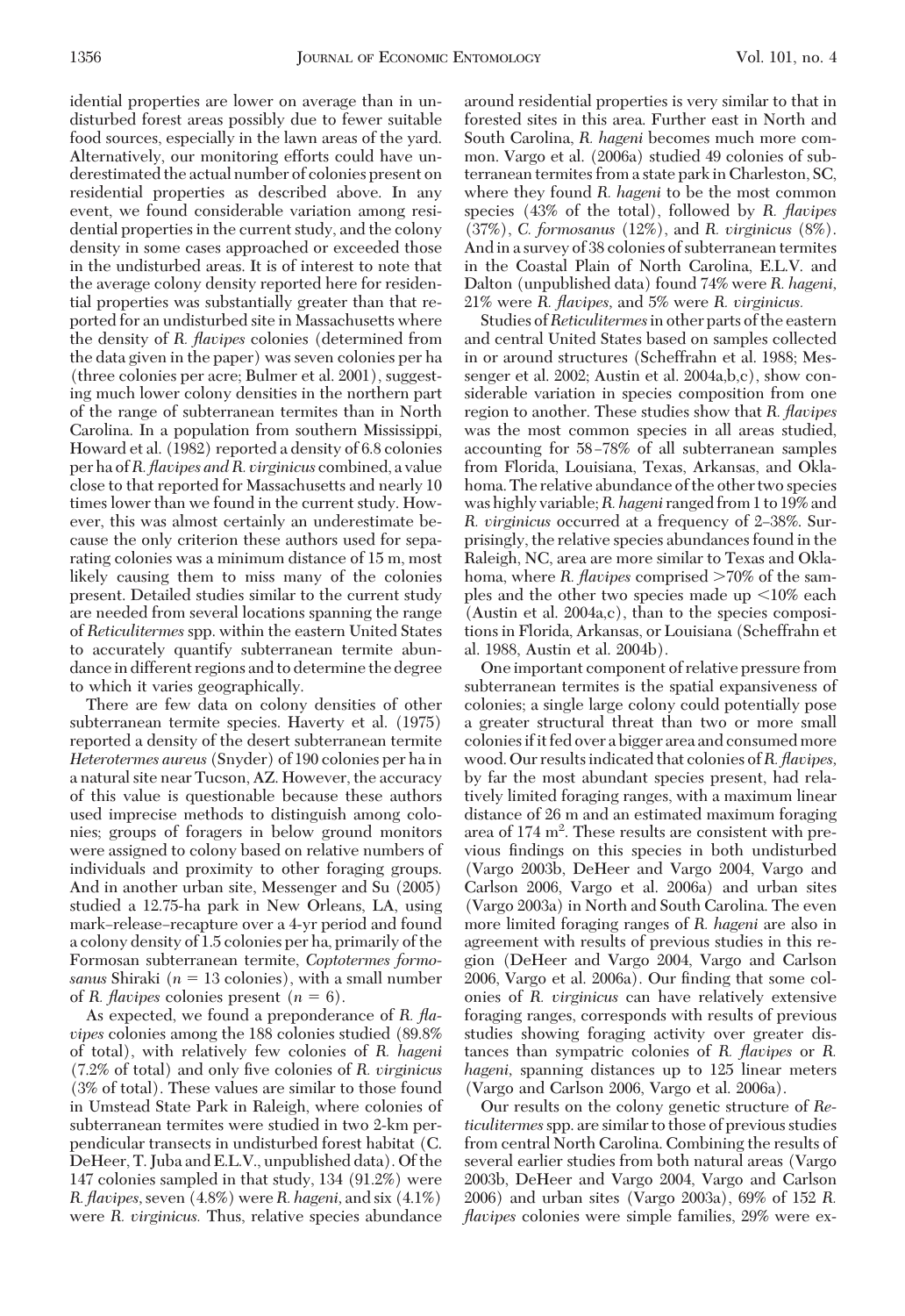tended families, and 2% were mixed families. Of 17 *R. hageni* colonies studied, 65% were simple families, 35% were extended families, and there were no mixed families. From six *R. virginicus* colonies previously studied, 83% were simple families and 17% were extended families. In addition, the genetic structure of the colonies of each species was similar to the present results. In this and previous studies, simple families of *R. flavipes* had inbreeding and relatedness coefficients consistent with colonies headed by monogamous outbred reproductives, whereas extended family colonies likely contained relatively few neotenics that were the  $F_1$  offspring of the founding pair. Also, simple family colonies of *R. hageni,* unlike those of *R. flavipes,* were highly inbred  $(F_{IT} = 0.40)$ , a result similar to previous studies on this species in North and South Carolina (Vargo and Carlson 2006, Vargo et al. 2006a), suggesting that simple family colonies of this species are often headed by related reproductives.

The mixed family colonies of*R. flavipes*found in the current study were of particular interest because they were all located on the same property. Although this property had 30 colonies, the second highest number of any of the properties, the probability that the only three mixed family colonies would all be located on this property by chance alone is extremely small (*P* 0.00001). These results suggest that there may be local "hot spots" for genetically complex colonies, most likely arising through colony fusion. This conclusion is supported by the findings that all three of the other mixed family colonies reported from the Raleigh, NC, area, including a colony in which the fusion of two genetically distinct colonies was documented (De-Heer and Vargo 2004), were located in Schenck Forest, a small forest area belonging to North Carolina State University. Another reason these mixed family colonies were of interest is that only one of them had clearly identifiable family groups, a pattern seen in five other naturally occurring mixed family colonies studied in depth (DeHeer and Vargo 2004, 2008; Vargo and Carlson 2006; Vargo et al. 2006a), suggesting the presence of distinct groups of reproductives with little or no interbreeding between them. Two mixed family colonies found in the current study had apparently experienced interbreeding between groups of reproductives, a phenomenon not observed in the field studies mentioned above or in a laboratory study of colony fusion (Fisher et al. 2004). Thus, mixed family colonies arising through colony fusion can sometimes result in interbreeding between reproductives originating from more than one of the source colonies. Alternatively, the complex genetic patterns present among workers in these two colonies could possibly have arisen through some mechanism other than colony fusion, such as pleometrosis or adoption of unrelated reproductives by established colonies, but to date only colony fusion has been demonstrated as a mechanism producing mixed family colonies of subterranean termites (DeHeer and Vargo 2004).

Mixed family colonies have been reported in other populations of *R. flavipes* (Jenkins et al. 1999, Bulmer et al. 2001), where they also occur at relatively low

frequencies. They also have been found in low frequencies in Spanish populations of *R. grassei* (E.L.V., C. DeHeer and A. G. Bagnères, unpublished data) but not in French populations (DeHeer et al. 2005), and at least one naturally occurring mixed family colony of *R. speratus* in Japan has been observed (Matsuura and Nishida 2001). However, there are no reports of genetically complex colonies occurring in other species that have been studied rather intensively, including *R. hageni* and *R. virginicus* in North and South Carolina (Vargo 2003a, DeHeer and Vargo 2004, Vargo and Carlson 2006, Vargo et al. 2006a) or in several introduced populations of *C. formosanus* (Vargo et al. 2003, 2006b; Husseneder et al. 2005). Thus, the evidence available so far indicates that genetically complex colonies in subterranean termites are uncommon and rather spotty in their occurrence, both within and among species.

In summary, we used a combination of intensive sampling and molecular markers to determine the species composition, numbers, locations and characteristics of 188 subterranean termite colonies in and around 20 residential structures in central North Carolina. These parameters are all important determinants of the likelihood of subterranean termite infestation. Our data therefore provide a useful baseline for establishing the level of pressure that subterranean termites exert on residential structures, at least in a single geographic area. No doubt there are several other factors that we did not measure that are likely to inßuence subterranean termite pressure, such as soil composition and abundance of food resources near structures. Future studies similar to the present one covering a broader geographic range and incorporating some of these additional factors together with data on the frequency of structural infestation would contribute greatly to our ability to predict the probability of attack by subterranean termites at both large (geographic region) and small (individual property) spatial scales.

### **Acknowledgments**

This paper is dedicated to the memory of Vincent Parman who passed away 1 January 2007 while pursuing graduate studies in the Department of Entomology at North Carolina State University. This work was completed in partial fulfillment for the Ph.D. degree.We thank J. Jordon, J. Carlson, and T. Juba for assistance in the field and the laboratory. C. DeHeer provided valuable statistical advice, and W. Booth gave helpful comments on the manuscript. We are indebted to J. Lynn of Surety Exterminating Company, S. Taylor and W. Keith of Capital Pest Services, and D. Harris of Economy Exterminators for locating the study houses. Funds for this study were generously provided by Bayer Environmental Sciences.

#### **References Cited**

**Austin, J. W., A. L. Szalanski, and B. M. Kard. 2004a.** Distribution and genetic variation of *Reticulitermes* (Isoptera: Rhinotermitidae) in Oklahoma. Fla. Entomol. 87: 152-158.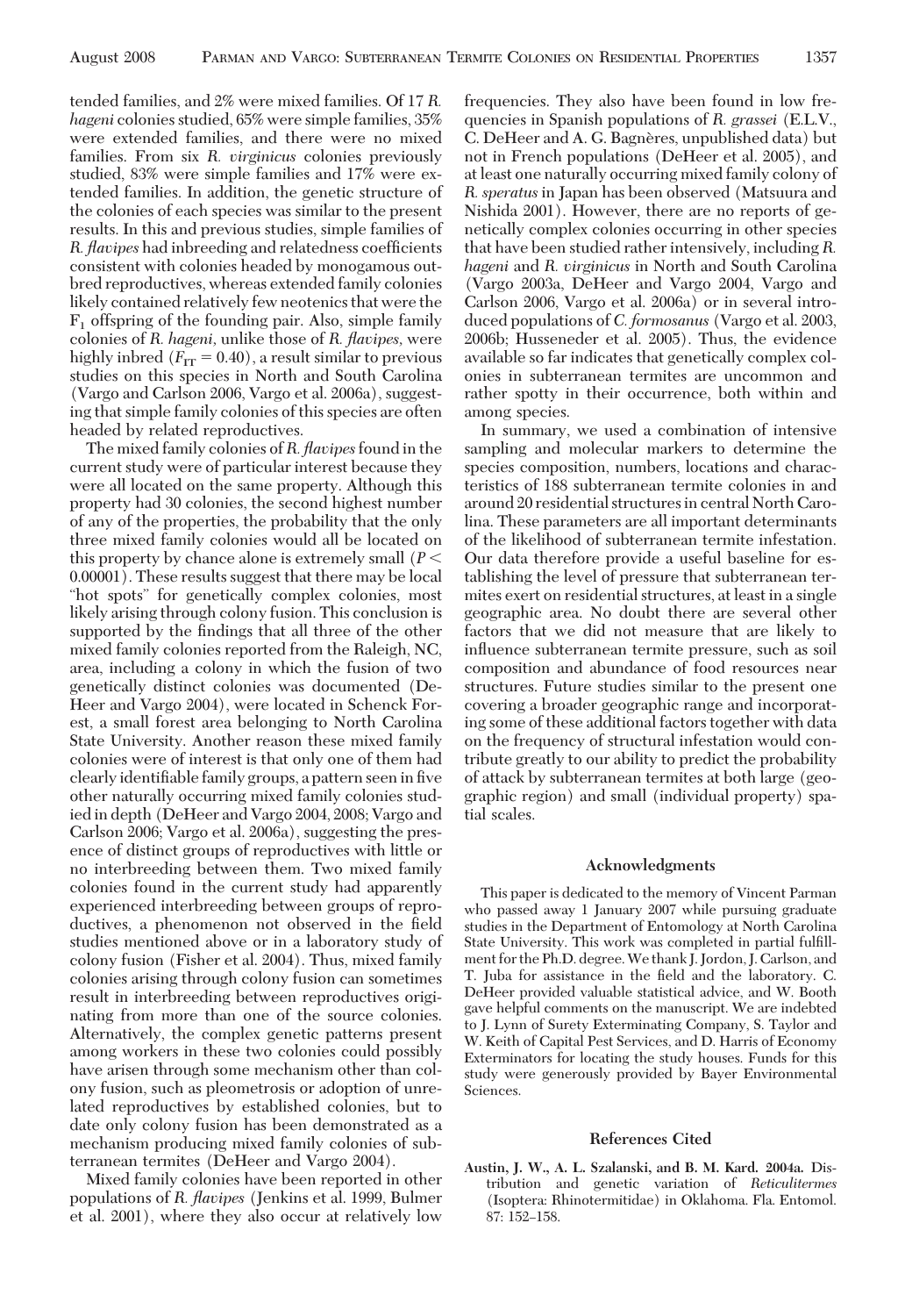- **Austin, J. W., A. L. Szalanski, and M. T. Messenger. 2004b.** Mitochondrial DNA variation and distribution of the subterranean termite genus *Reticulitermes* (Isoptera: Rhinotermitidae) in Arkansas and Louisiana. Fla. Entomol. 87: 473–480.
- **Austin, J. W., A. L. Szalanski, R. E. Gold, and B. T. Foster. 2004c.** Genetic variation and geographic distribution of the subterranean termite genus *Reticulitermes* in Texas. Southwest. Entomol. 29: 1-11.
- **Bulmer, M. S., E. S. Adams, and J.F.A. Traniello. 2001.** Variation in colony structure in the subterranean termite *Reticulitermes flavipes.* Behav Ecol. Sociobiol. 49: 236 – 243.
- **DeHeer, C. J., and E. L. Vargo. 2004.** Colony genetic organization and colony fusion in the termite *Reticulitermes flavipes* as revealed by foraging patterns over time and space. Mol. Ecol. 13: 431-441.
- **DeHeer, C. J., and E. L. Vargo. 2008.** Strong mitochondrial DNA similarity but low relatedness at microsatellite loci among families within fused colonies of the termite *Reticulitermes flavipes.* Insectes Soc. 55: 190-199.
- **DeHeer, C. J., M. Kutnik, E. L. Vargo, and A.-G. Bagne`res. 2005.** The breeding system and population structure of the termite *Reticulitermes grassei* in southern France. Heredity 95: 408-415.
- **Dronnet, S., A.-G. Bagne`res, T. R. Juba, and E. L. Vargo. 2004.** Polymorphic microsatellite loci in the European subterranean termite, *Reticulitermes santonensis* Feytaud. Mol. Ecol. Notes 4: 127–129.
- **Fisher,M. L., R. E. Gold, E. L. Vargo, and A. I. Cognato. 2004.** Behavioral and genetic analysis of colony fusion in *Reticulitermes flavipes* (Isoptera: Rhinotermitidae). Sociobiology 44: 565–576.
- **Goudet, J. 2001.** FSTAT, a program to estimate and test gene diversities and fixation indices (version 2.9.3). (http:// www.unil.ch/izea/softwares/fstat.html).
- **Grace, J. K. 1990.** Mark-recapture studies with *Reticulitermes flavipes* (Isoptera: Rhinotermitidae). Sociobiolology 16: 297-303.
- **Haverty, M. I., W. L. Nutting, and J. P. LaFage. 1975.** Density of colonies and spatial distribution of foraging territories of the desert subterranean termite, *Heterotermes aureus* (Snyder). Environ. Entomol. 4: 105-109.
- **Haverty, M. I., G. M. Getty, K. A. Copren, and V. R. Lewis. 2000.** Size and dispersion of colonies of *Reticulitermes* spp. (Isoptera: Rhinotermitidae) in a wildland and a residential location in northern California. Environ. Entomol. 29: 241-249.
- **Howard, R. W., S. C. Jones, J. K. Mauldin, and R. H. Beal. 1982.** Abundance, distribution, and colony size estimates for *Reticulitermes* spp. (Isoptera: Rhinotermitidae) in southern Mississippi. Environ. Entomol. 11: 1290-1293.
- **Husseneder, C., E. L. Vargo, and J. K. Grace. 2003.** Molecular genetic methods: new approaches to termite biology, pp. 358 Ð370. *In* B. Goodell, T. P. Schultz, and D. D. Nicholas [eds.], Wood deterioration and preservation: advances in our changing world. American Chemical Society Symposium Series 845. American Chemical Society, Washington, DC.
- **Husseneder, C., M. T. Messenger, N.-Y. Su, J. K. Grace, and E. L. Vargo. 2005.** Colony social organization and population genetic structure of an introduced population of Formosan subterranean termite from New Orleans, Louisiana. J. Econ. Entomol. 98: 1421-1434.
- **Jenkins, T. M., C. J. Basten, R. Dean, S. E. Mitchell, S. Kresovich, and B. T. Forschler. 1999.** Matriarchal genetic structure of *Reticulitermes* (Isoptera: Rhinotermitidae) populations. Sociobiology 33: 239–263.
- **Mallis, A. 1997.** Handbook of pest control: the behavior, life history and control of household pests, 8th ed. Mallis Handbook and Technical Training Company, Cleveland, OH.
- **Matsuura, K., and T. Nishida. 2001.** Colony fusion in a termite: what makes the society "open"? Insectes Soc. 48: 378 – 383.
- **Messenger, M. T., and N.-Y. Su. 2005.** Colony characteristics and seasonal activity of the Formosan subterranean termite (Isoptera: Rhinotermitidae) in Louis Armstrong Park, New Orleans, Louisiana. J. Entomol. Sci. 40: 268-279.
- **Messenger, M. T., N. Y. Su, and R. H. Scheffrahn. 2002.** Current distribution of the Formosan subterranean termite and other termite species (Isoptera: Rhinotermitidae, Kalotermitidae) in Louisiana. Fla. Entomol. 85: 580 – 587.
- **Nobre, T., L. Nunes, and D. E. Bignell. 2007.** Estimation of foraging territories of *Reticulitermes grassei* through mark-release-recapture. Entomol. Exp. Appl. 123: 119 – 128.
- **Raymond, M., and F. Rousset. 1995.** GENEPOP (version 1.2): population genetics software for exact tests and ecumenicism. J. Hered. 86: 248-249.
- **Scheffrahn, R. H., J. R. Mangold, and N.-Y. Su. 1988.** A survey of structure-infesting termites of peninsular Florida. Fla. Entomol. 71: 615-630.
- **Su, N.-Y., and R. H. Scheffrahn. 1988.** Foraging population and territory of the Formosan subterranean termite (Isoptera: Rhinotermitidae) in an urban environment. Sociobiology 14: 353-360.
- **Su, N.-Y., and R. H. Scheffrahn. 1998.** A review of subterranean termite control practices and prospects for integrated pest management programmes. Integr. Pest Manag. Rev. 3: 1–13.
- **Su, N.-Y., P. M. Ban, and R. H. Scheffrahn. 1993.** Foraging populations and territories of the eastern subterranean termite (Isoptera: Rhinotermitidae) in southeastern Florida. Environ. Entomol. 22: 1113-1117.
- **Szalanski, A. L., J. W. Austin, and C. B. Owens. 2003.** Identification of *Reticulitermes* spp. (Isoptera: Reticulitermatidae) from south central United States by PCR-RFLP. J. Econ. Entomol. 96: 1514-1519.
- **Thorne, B. L., J.F.A. Traniello, E. S. Adams, and M. Bulmer. 1999.** Reproductive dynamics and colony structure of subterranean termites of the genus *Reticulitermes* (Isoptera: Rhinotermitidae): a review of the evidence from behavioral, ecological and genetic studies. Ethol. Ecol. Evol. 11: 149-169.
- **Thorne, B. L., E. Russek-Cohen, B. T. Forschler, N. L. Breisch, and J.F.A. Traniello. 1996.** Evaluation of markrelease-capture methods for estimating forager population size of subterranean termite (Isoptera: Rhinotermitidae) colonies. Environ. Entomol. 25: 938-951.
- **Tsunoda, K., H. Matsuoka, T. Yoshimura, and M. Tokoro. 1999.** Foraging populations and territories of *Reticulitermes speratus* (Isoptera: Rhinotermitidae). J. Econ. Entomol. 92: 604-609.
- **Vargo, E. L. 2000.** Polymorphism at trinucleotide microsatellite loci in the subterranean termite *Reticulitermes flavipes.* Mol. Ecol. 9: 817-820.
- **Vargo, E. L. 2003a.** Genetic structure of *Reticulitermes flavipes* and *R. virginicus* (Isoptera: Rhinotermitidae) colonies in an urban habitat and tracking of colonies following treatment with hexaßumuron bait. Environ. Entomol. 32: 1271–1282.
- **Vargo, E. L. 2003b.** Hierarchical analysis of colony and population genetic structure in the eastern subterranean ter-